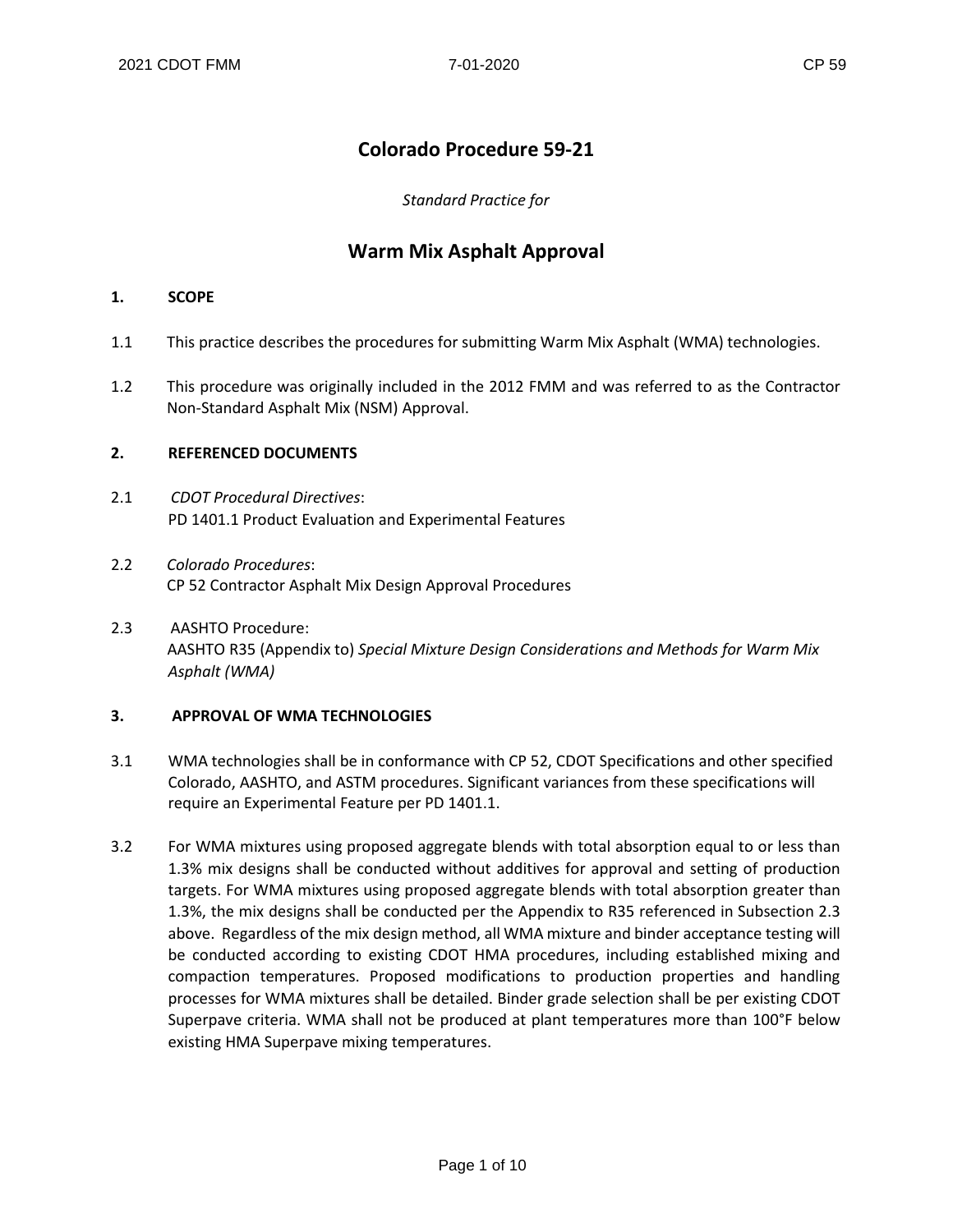- 3.4 WMA approval is required for each WMA Technology and/or each Contractor intending to use WMA. If the WMA Technology is already approved for use by CDOT each Contractor must receive approval to supply WMA based on their submittal before placement on a CDOT project.
- 3.5 Changes in WMA properties or formulations that result in changes to mixture properties will require new WMA Technology submittal and approval.
- 3.6 Only approved WMA technologies will be allowed on CDOT Projects.

#### **4. WMA SUBMITTAL REQUIREMENTS**

- 4.1 All WMA requests for approval shall be submitted electronically, using the format and numbering of this CP, to CDOT's Asphalt Program Manager. Acceptable formats include pdf, MS Excel, MS Word, PowerPoint, jpg and other compatible formats. Requests shall be submitted in the order listed below. WMA must conform to the current CDOT HMA acceptance criteria.
- 4.2.1 WMA Technology Supplier Submittals shall include:
	- (1) A summary of the WMA Technology:
		- A. Process controls.
		- B. A detailed list of additive types and quantities.
		- C. Description of additives' influence on asphalt mixture.
		- D. Benefits of the WMA technology.
		- E. Equipment and plant requirements.
		- F. SDS for the additives
	- (2) Performance History:
		- A. Product history.
		- B. Other projects, if available including those within Colorado, which utilized the WMA technology. Include site conditions, environmental conditions, traffic, lab data, and inservice pavement performance data.
		- C. Research data on the WMA technology.
		- D. Sample specifications, best practices or guidelines from other agencies.
		- E. WMA Approvals from other agencies.
	- (3) Design Considerations:
		- A. Lab design practices with WMA technology.
		- B. Conformities and deviations from CDOT design and acceptance criteria. See CP 52 and Specifications for Road and Bridge Construction.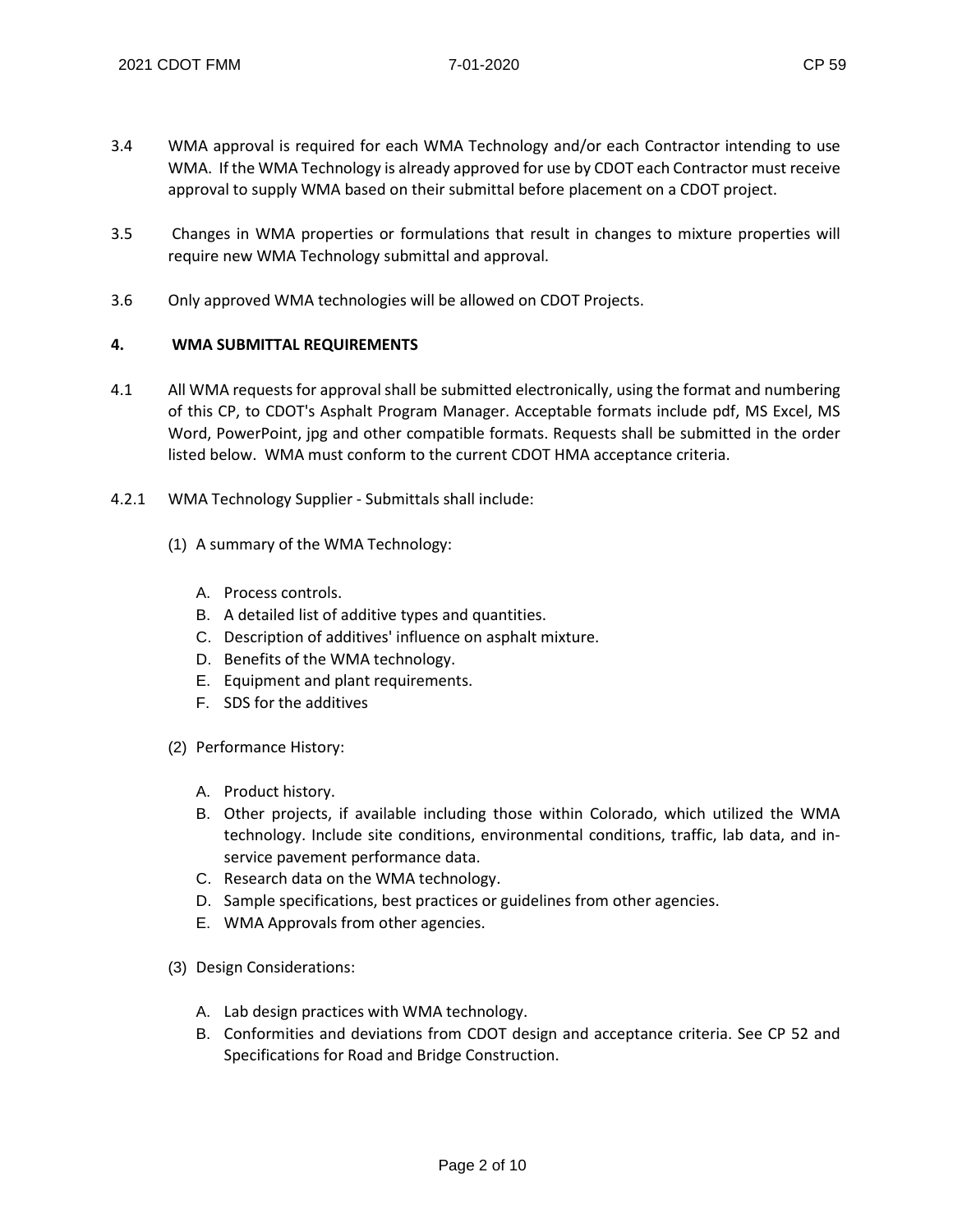- (4) Production Considerations:
	- A. Provide a summary of anticipated differences in volumetric mix properties between the mix design values and the production target values.
	- B. Sampling and testing requirements, including temperatures, laboratory handling, and variances from standard CDOT testing procedures. Detailed design, production, and testing requirements for use of the WMA shall be provided.
	- C. Acceptance criteria and justification if different than CDOT Superpave requirements. A significant deviation from these criteria will require an experimental feature per PD 1401.1. Note: CDOT acceptance testing and criteria will follow conventional HMA requirements.
- (5) Contacts:
	- A. WMA product manufacturer's representative name, email, and phone number.
	- B. Name, email, and phone number of WMA product manufacturer's representative who will be available during construction.
- 4.2.2 WMA Technology Contractor -Submittals shall include:
	- (1) Summary of Contractor's WMA

Experience, if any. Contact names and contact information shall be included for agency owners of past projects placed. The contractor shall summarize equipment and plant requirements to control WMA production.

- (2) Contractor Design Considerations:
	- A. Lab design practices with WMA technology if different from HMA procedures.
	- B. Conformities and deviations from CDOT design and acceptance criteria. See CP 52 and Specifications for Road and Bridge Construction. A significant deviation from these criteria will require an experimental feature per PD 1401.1.
- 4.2.3 Contractor- Submittal Considerations for WMA Use at Region / Project Level
	- (1) In addition to all the requirements outlined in CP 59 Section 4.2.3, the submittal shall meet all requirements outlined in CP 59 Sections 1 to 4.2.2.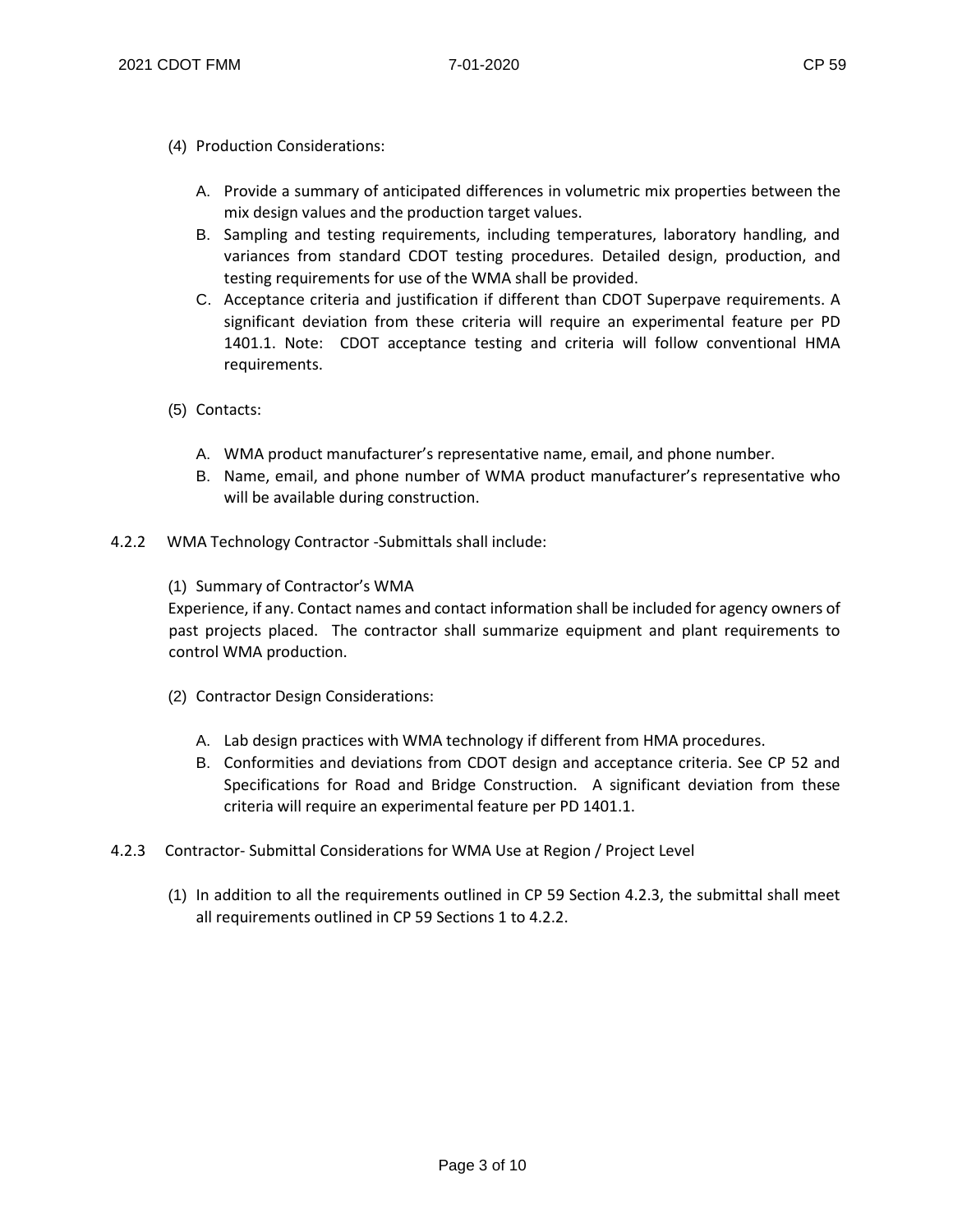(2) For all WMA submittals, the Contractor shall submit a mix design for conventional HMA following CP 52. Concurrently, the Contractor shall inform the Project Engineer of their intent to utilize WMA technology and shall submit the following information.

For WMA asphalt submittals: The Contractor shall provide a four (4) point verification of the WMA. The four-point verification shall be presented in a manner that facilitates a comparison between the HMA mix and the WMA mix. The Region Materials Engineer (RME) may at their discretion elect to reduce the number of points required and/or forgo "point verification" altogether for production verification as described in Section 4.2.3 (3).

- (3) Production Considerations: All WMA will be tested for acceptance by existing HMA procedures.
	- A. For WMA mixtures with aggregate absorption of 1.3% or less, provide a summary of anticipated differences in volumetric mix properties between the HMA mix design values and the WMA production values. The Contractor shall provide necessary data to support field volumetric targets that are different from the HMA mix design values. At a minimum, three full volumetric samples will be produced with WMA additive at HMA design optimum AC and compared to the HMA design properties to document the anticipated impact on field volumetric properties. WMA volumetric acceptance targets may be adjusted as approved by the RME.
	- B. For WMA mixtures with aggregate absorption greater than 1.3%, provide a summary of anticipated differences between mix design, WMA volumetric mix properties, and anticipated WMA production and acceptance values. The Contractor shall provide data to support field volumetric targets that are different from the WMA mix design values. At a minimum, three (3) full volumetric samples will be produced with WMA additive at design optimum AC tested by the acceptance test procedures to document the anticipated impact on field volumetric acceptance properties. WMA volumetric acceptance targets may be adjusted as approved by the RME.
	- C. If the WMA produced on a project fails mixture verification, goes into condition red, or if the asphalt plant fails to satisfy the WMA production controls outlined in the submittal for WMA approval, WMA production shall cease, a written explanation shall be provided for the failures, and production may be required to revert to conventional HMA.
- (4) Contacts:
	- A. Contractor representative name, email, and phone number.
	- B. WMA product manufacturer's representative name, email, and phone number.
	- C. Name, email, and phone number of WMA product manufacturer's representative who will be available during construction.
	- D. Mix Designer name, email, and phone number.
- (5) An approved Form #43 for both the conventional HMA and the HMA with WMA additive shall be required before production commences.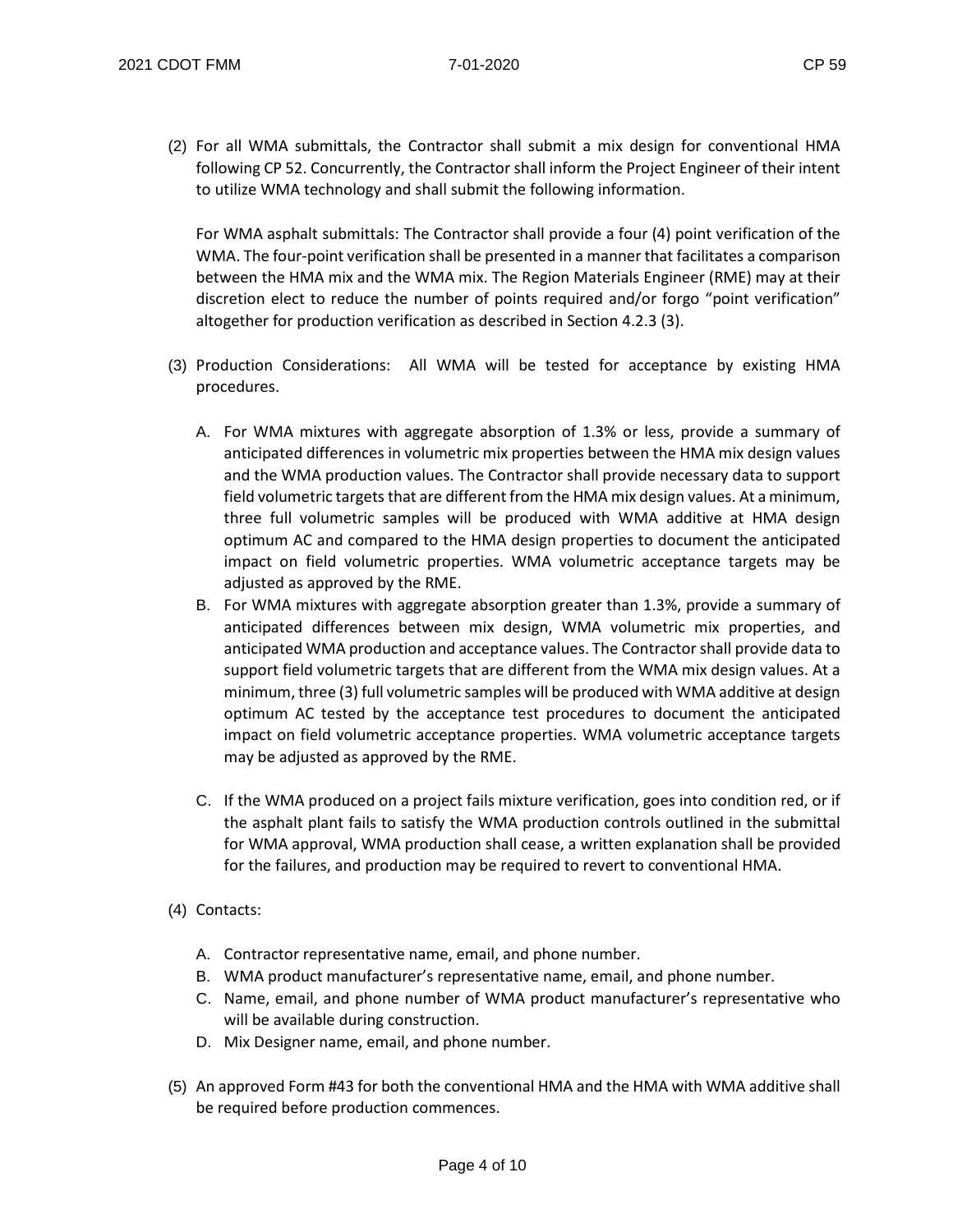#### **5. PRELIMINARY CDOT REVIEW PROCESS**

- 5.1 Preliminary review of Contractor's WMA proposal will be performed by the CDOT Asphalt Program, in conjunction with Region Material Engineers as needed.
- 5.2 CDOT may request additional information from the Applicant.
- 5.3 Incomplete submittals may be rejected as unacceptable.
- 5.4 CDOT Asphalt Program will notify the Material Advisory Committee (MAC) of all WMA submittals processed.
- 5.5 If the submittal package is not rejected during the preliminary review, and when the submittal package is deemed complete by the CDOT Asphalt Program, the WMA submittal will be sent to the MAC for formal review.
- 5.6 Preliminary review is estimated to take two weeks, depending upon the completeness of the initial WMA submittal.

#### **6. CDOT REVIEW PROCESS**

- 6.1 Formal review of WMA submittals will be performed by the MAC. The review may take place at a regularly scheduled MAC meeting (MAC meetings are scheduled once every-other-month) or at a separate formal meeting, depending upon schedule.
- 6.2 The MAC, via the CDOT Asphalt Program, may request additional information from the Contractor.
- 6.3 Submittal may be rejected by the MAC as unacceptable under WMA procedures.
- 6.4 The MAC will determine if the WMA submittal falls under the jurisdiction of PD 1401.1. If so, the MAC will approve the WMA with recommendations for the experimental feature process. If the WMA submittal is not under the jurisdiction of PD 1401.1, then it will be approved with recommendations on the scope of allowed project use.
- 6.4.1 Approval and usage limitations will be based on the quality and level of documentation for field pavement performance. The sites monitored for field performance will ideally have traffic and climate conditions similar to typical Colorado state highways. Specifically, the performance data provided shall document rutting, cracking and raveling/weathering as measured by established field performance data gathering methods. HMA Control sections or similar HMA comparison sections shall be provided when available.
- 6.4.1a Less than 18 months of successful documented field performance will have a project placement limit of 5,000 tons of WMA.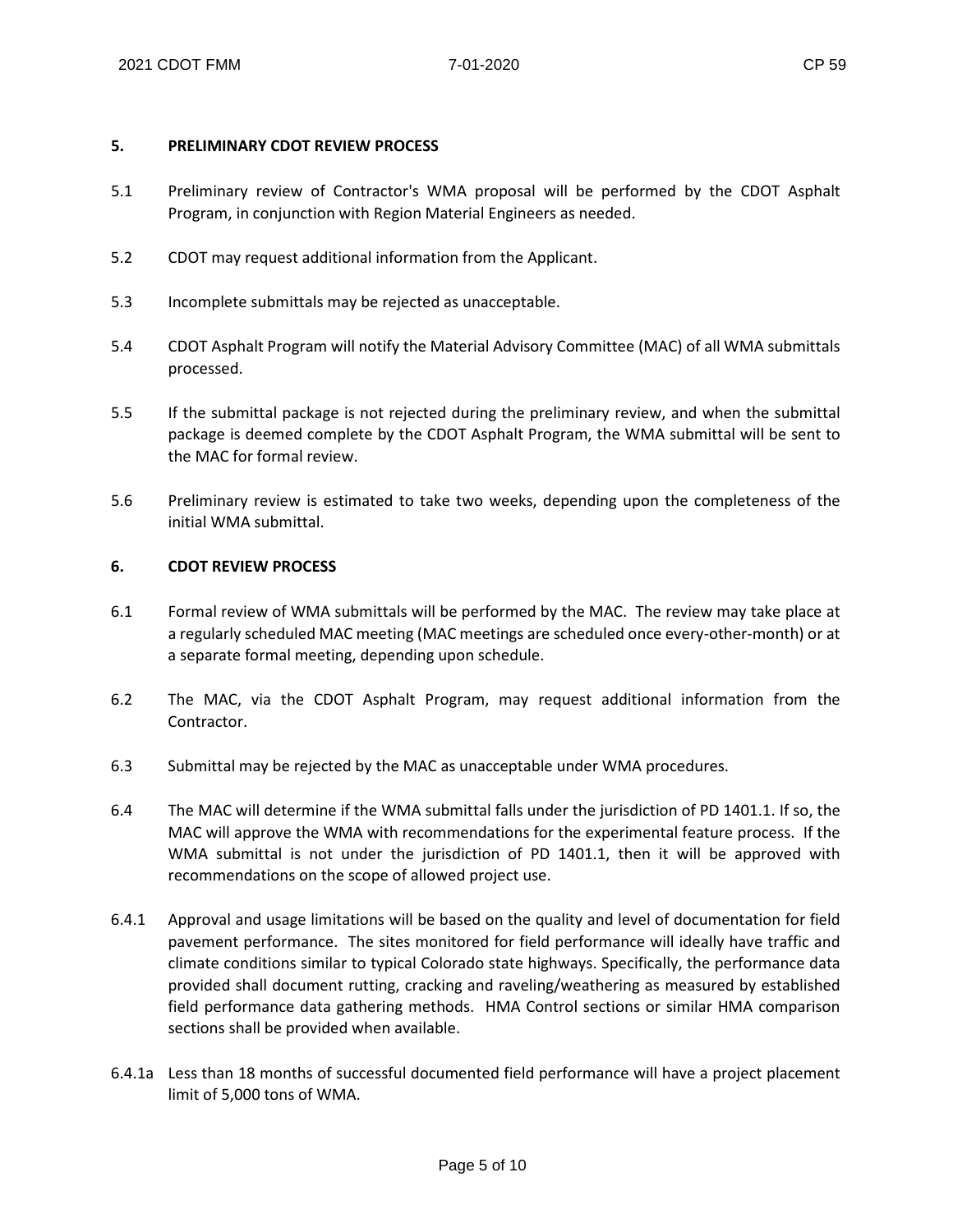- 6.4.1b 18 to 36 months of successful documented field pavement performance will have a project placement limit of 10,000 tons of WMA.
- 6.4.1c Successful documented field pavement performance over 36 months will have no tonnage limit on projects.
- 6.5 For WMA mixtures, existing HMA bid items will be used.
- 6.6 The MAC will itemize any limitations to the use of the WMA submittal on CDOT projects.
- 6.7 MAC review is estimated to take six weeks upon receipt of a complete WMA submittal.
- 6.8 If the WMA technology submittal is approved, both the conventional HMA and the conventional HMA with WMA additive / WMA utilizing foaming technology will be reviewed at the Region / Project level per CP 52.

#### **7. SCHEDULE**

7.1 Notification of WMA technology approval/rejection from CDOT may take a minimum of 8 weeks. This time frame may be significantly increased if additional information is requested from the Contractor, or if the submittal is delivered during the peak construction/production season. Approval of a WMA technology does not constitute approval for use of WMA on a Region / Project level. Additional time should be allotted to follow the requirements outlined in CP 52.

#### **8. RECORD**

8.1 All requests for WMA information shall be made under the Colorado Open Records Act (CORA) and shall follow CDOT Procedural Directives 25.1.

The Colorado Department of Transportation is subject to the provisions of the Colorado Open Records Act (C.R.S. 24-72-201, et seq.). Unless specifically excluded by the language of the act, all documents provided to or maintained by CDOT are considered to be a matter of public record.

Contractors submitting a WMA proposal to CDOT must identify the proposal as "Confidential" or "Available for Release". If, at any future date, a CORA request is made for any proposal identified as "Confidential", CDOT will notify the entity or individual requesting that the information is not available.

By identifying a proposal as "Confidential", the Contractor agrees to indemnify and hold harmless the Department and its employees from any legal action resulting from this decision to deny the documents and to provide any necessary legal defense.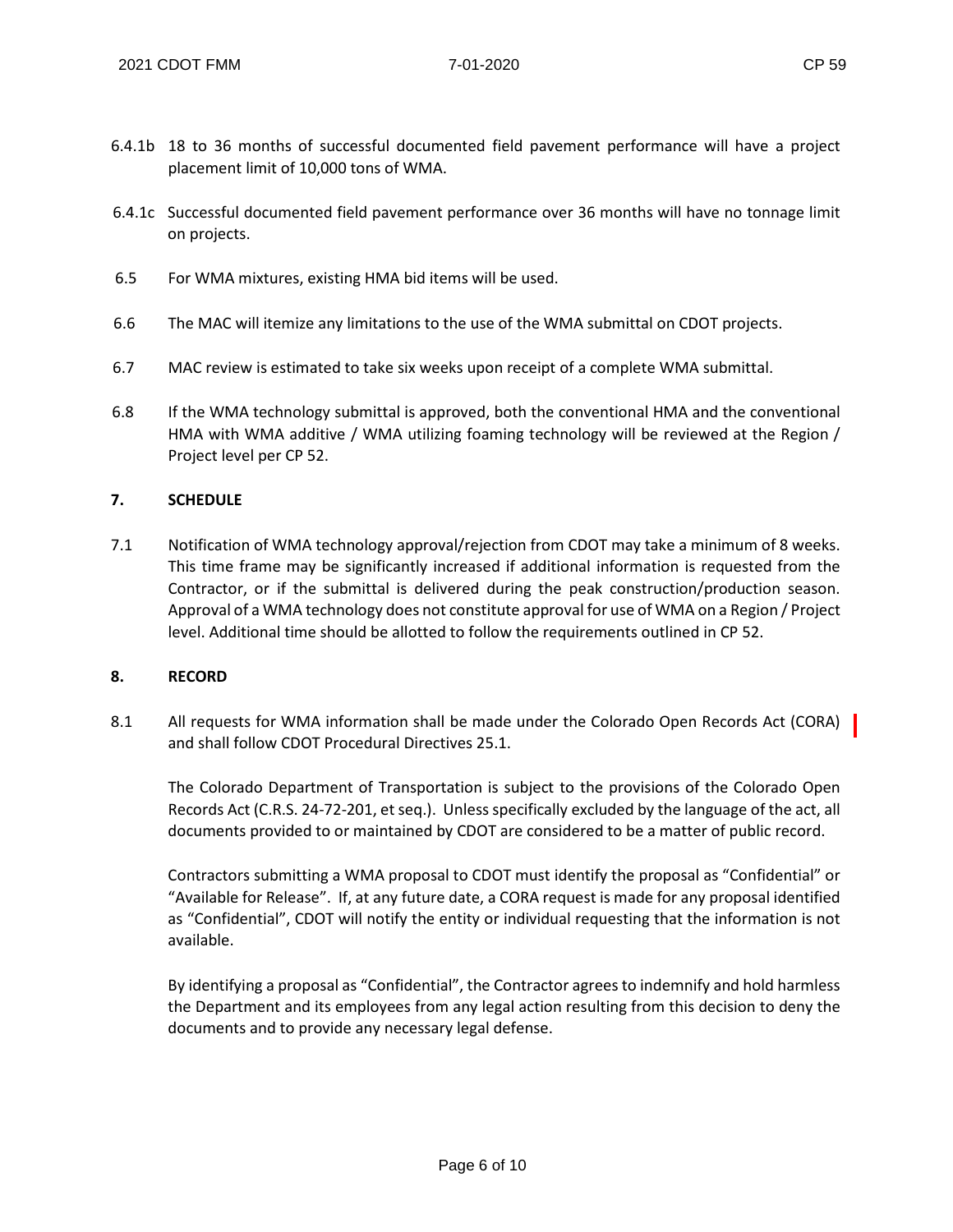The WMA submittals shall include the following signed and checked statement:



 $\overline{1}$ 

Available for Release

Confidential

With this signature, I \_\_\_\_\_\_\_\_\_\_\_\_\_\_\_\_\_\_\_\_\_ (Name) with \_\_\_\_\_\_\_\_\_\_\_\_\_\_\_\_\_\_\_\_\_\_(Business Name) agrees to indemnify and hold harmless the Colorado Department of Transportation and its employees from any legal action which may result from its decision to withhold this document in response to requests made under the Colorado Open Records Act, and to provide any legal defense necessary if this decision is appealed.

- 8.2 All approved WMA technologies will be posted on the CDOT website.
- 8.3 All approved contractor users of an approved WMA technology will be posted on the CDOT website. <https://www.codot.gov/business/apl/asphalt-warm-mix.html>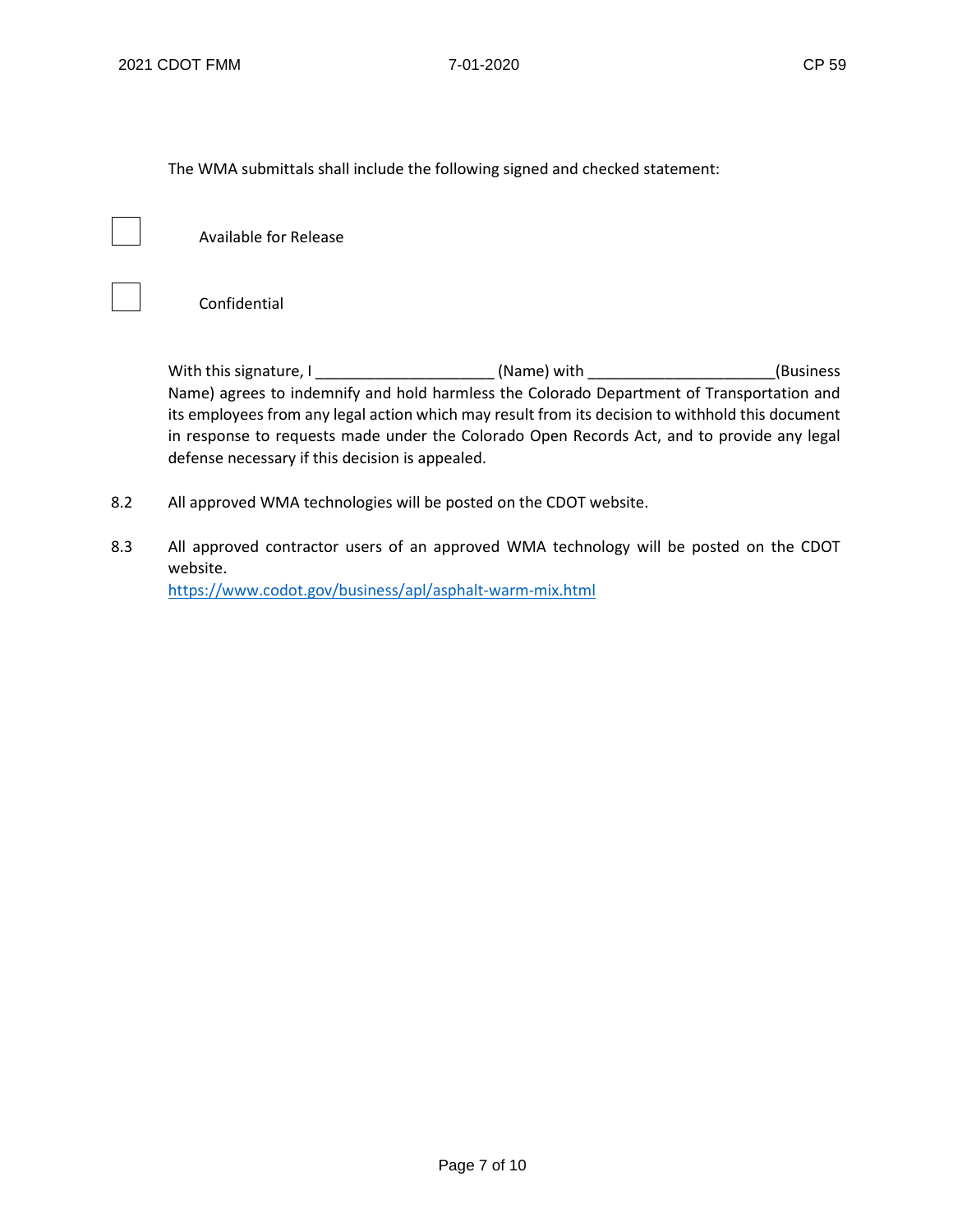# CP 59, WMA Technology Supplier - Submittal Checklist

| Supplier Name: ______________________ |                       |                                                                                                                |        |  |
|---------------------------------------|-----------------------|----------------------------------------------------------------------------------------------------------------|--------|--|
|                                       |                       | Contact Phone Number:<br><u>Contact Phone Number:</u>                                                          |        |  |
|                                       |                       |                                                                                                                |        |  |
|                                       | Technology Type: 1990 | Technology Name: 1988 Manual Manual Manual Manual Manual Manual Manual Manual Manual Manual Manual Manual Manu |        |  |
|                                       |                       |                                                                                                                |        |  |
| Subsection                            |                       |                                                                                                                | Yes/No |  |
| 4.1                                   |                       |                                                                                                                |        |  |
|                                       |                       |                                                                                                                |        |  |
|                                       |                       |                                                                                                                |        |  |
|                                       |                       |                                                                                                                |        |  |
|                                       |                       |                                                                                                                |        |  |
|                                       |                       |                                                                                                                |        |  |
|                                       |                       |                                                                                                                |        |  |
|                                       |                       |                                                                                                                |        |  |
|                                       |                       |                                                                                                                |        |  |
|                                       |                       |                                                                                                                |        |  |
|                                       |                       | Other projects utilizing WMA (includes site conditions and performance data)                                   |        |  |
|                                       |                       |                                                                                                                |        |  |
|                                       |                       |                                                                                                                |        |  |
|                                       |                       |                                                                                                                |        |  |
|                                       |                       |                                                                                                                |        |  |
|                                       |                       |                                                                                                                |        |  |
|                                       |                       |                                                                                                                |        |  |
|                                       |                       |                                                                                                                |        |  |
|                                       |                       | Summary of anticipated differences between mix design values and production targets                            |        |  |
|                                       |                       |                                                                                                                |        |  |
|                                       |                       |                                                                                                                |        |  |
|                                       |                       |                                                                                                                |        |  |
|                                       |                       |                                                                                                                |        |  |
|                                       |                       |                                                                                                                |        |  |
|                                       |                       |                                                                                                                |        |  |
| 8.1                                   |                       |                                                                                                                |        |  |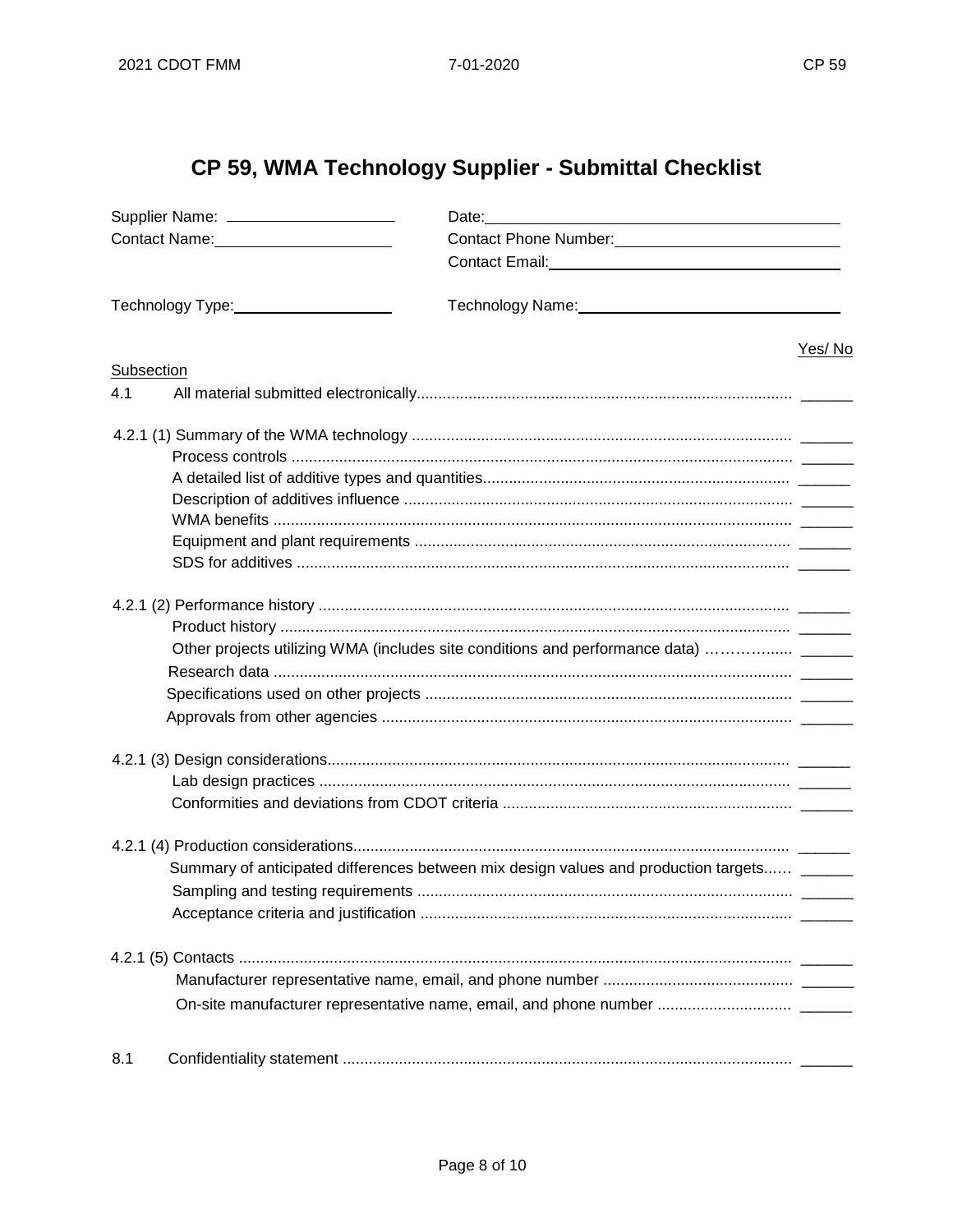## **CP 59, WMA Contractor - Submittal Checklist**

| Contractor Name:<br><u> Contractor Name:</u> | Date: and the state of the state of the state of the state of the state of the state of the state of the state of the state of the state of the state of the state of the state of the state of the state of the state of the  |        |  |  |  |
|----------------------------------------------|--------------------------------------------------------------------------------------------------------------------------------------------------------------------------------------------------------------------------------|--------|--|--|--|
| Contact Name: The Contact Name:              | Contact Phone Number:<br><u> Contact Phone Number:</u>                                                                                                                                                                         |        |  |  |  |
|                                              |                                                                                                                                                                                                                                |        |  |  |  |
| Technology Type: 1997                        | Technology Name: Name and Contact Contact Contact Contact Contact Contact Contact Contact Contact Contact Contact Contact Contact Contact Contact Contact Contact Contact Contact Contact Contact Contact Contact Contact Cont |        |  |  |  |
|                                              |                                                                                                                                                                                                                                | Yes/No |  |  |  |
| Subsection                                   |                                                                                                                                                                                                                                |        |  |  |  |
| 4.1                                          |                                                                                                                                                                                                                                |        |  |  |  |
|                                              | 4.2.2 (1) Summary of contractor's experience with this technology including plant controls  ______                                                                                                                             |        |  |  |  |
|                                              |                                                                                                                                                                                                                                |        |  |  |  |
|                                              |                                                                                                                                                                                                                                |        |  |  |  |
|                                              |                                                                                                                                                                                                                                |        |  |  |  |
|                                              |                                                                                                                                                                                                                                |        |  |  |  |
|                                              |                                                                                                                                                                                                                                |        |  |  |  |
|                                              |                                                                                                                                                                                                                                |        |  |  |  |
|                                              |                                                                                                                                                                                                                                |        |  |  |  |
|                                              |                                                                                                                                                                                                                                |        |  |  |  |
|                                              | Summary of anticipated differences between mix design values and production targets  ______                                                                                                                                    |        |  |  |  |
|                                              | Sampling and testing requirements, including design and production methods                                                                                                                                                     |        |  |  |  |
|                                              |                                                                                                                                                                                                                                |        |  |  |  |
|                                              |                                                                                                                                                                                                                                |        |  |  |  |
|                                              |                                                                                                                                                                                                                                |        |  |  |  |
|                                              |                                                                                                                                                                                                                                |        |  |  |  |
|                                              |                                                                                                                                                                                                                                |        |  |  |  |
|                                              |                                                                                                                                                                                                                                |        |  |  |  |
|                                              |                                                                                                                                                                                                                                |        |  |  |  |
| 8.1                                          |                                                                                                                                                                                                                                |        |  |  |  |